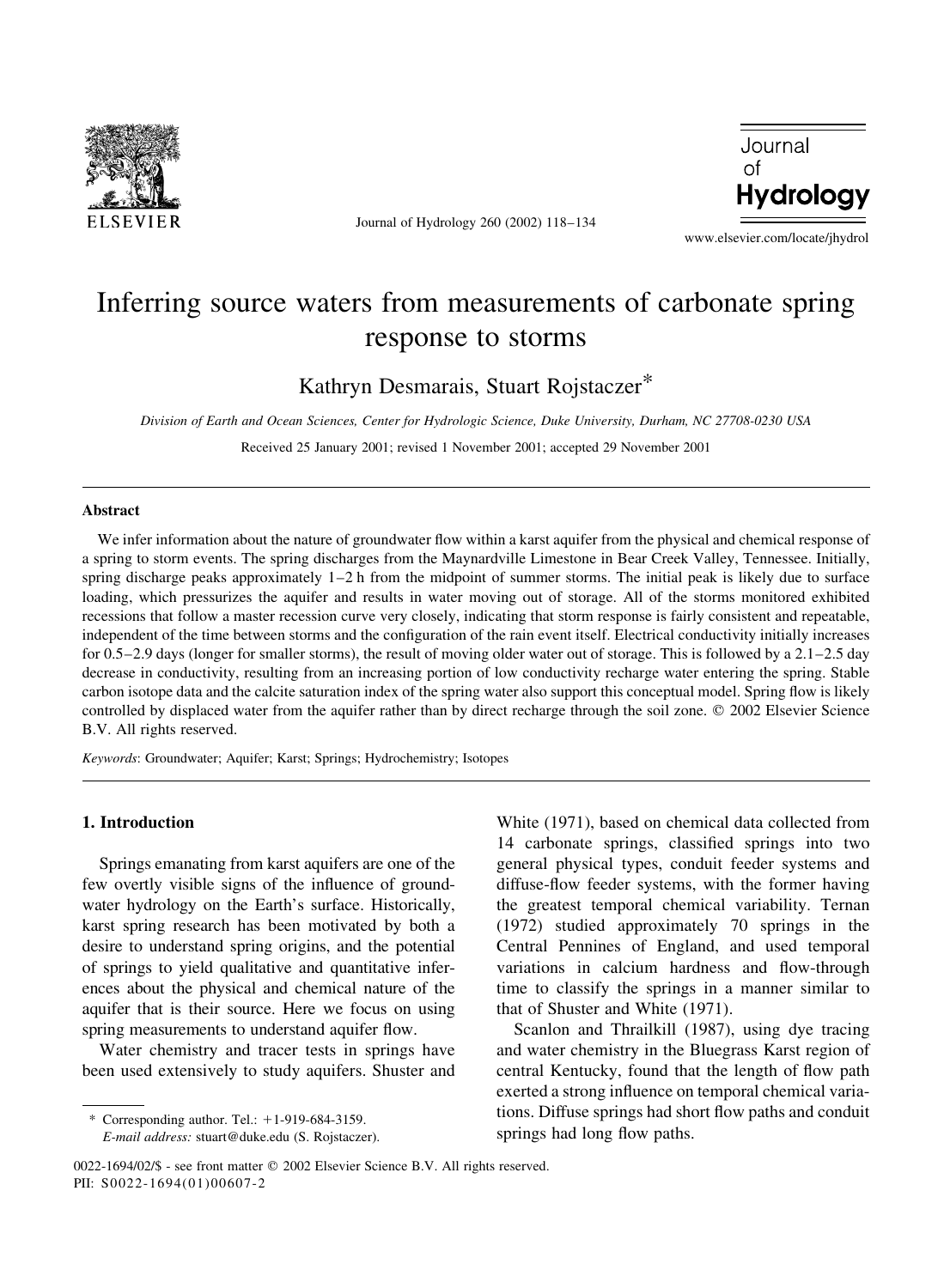

Fig. 1. Study site showing South Spring 5 (SS-5), surrounding wells, topography, and surface hydrology. Study site location is shown as a solid rectangle in the State of Tennessee map inset.

Typically, studies have focused on either: long-term data collected at biweekly or monthly intervals or higher resolution analysis of single storm events. An exception to this rule can be found in Dreiss (1989) who examined daily stream discharge and chemistry records for a large spring in Missouri. From this data set, Dreiss (1989) was able to infer the magnitude and timing of storm-derived contributions in spring flow. More recently, analysis of deuterium and  $\delta^{18}O$  in spring waters has yielded information about groundwater residence times (Frederickson and Criss, 1999).

Here we examine high-resolution (typically hourly or less) variations in spring flow, temperature, and chemistry over several months in conjunction with quarterly measurements taken over several years to infer detailed information about the nature of groundwater flow in an aquifer associated with a karst spring. Unlike other studies, sampling from nearby wells allows us to gain additional insight into the groundwater flow system. The measured chemical variations within the spring sampled are not, as noted later,



Fig. 2. Map of spring SS-5 (constructed from field measurements) showing water depth and estimated locations of discharge points (Desmarais, 1995).

amenable to the analysis of Dreiss (1989). However, detailed information on temperature and carbon isotopes, in addition to standard major ion data allow us to make quantitative estimates of the sources of spring flow.

#### 2. Data collection and methods

# 2.1. Site location

The field site, South Spring 5 (SS-5) and the surrounding area, is located on the Oak Ridge Reservation near Oak Ridge, Tennessee, in Bear Creek Valley (Fig. 1). This spring is in the vicinity of three wells: GW-683, GW-684 and GW-685. SS-5 was chosen as the study site because it is one of the largest carbonate springs in Bear Creek Valley discharging from the Maynardville Limestone. Several years of

119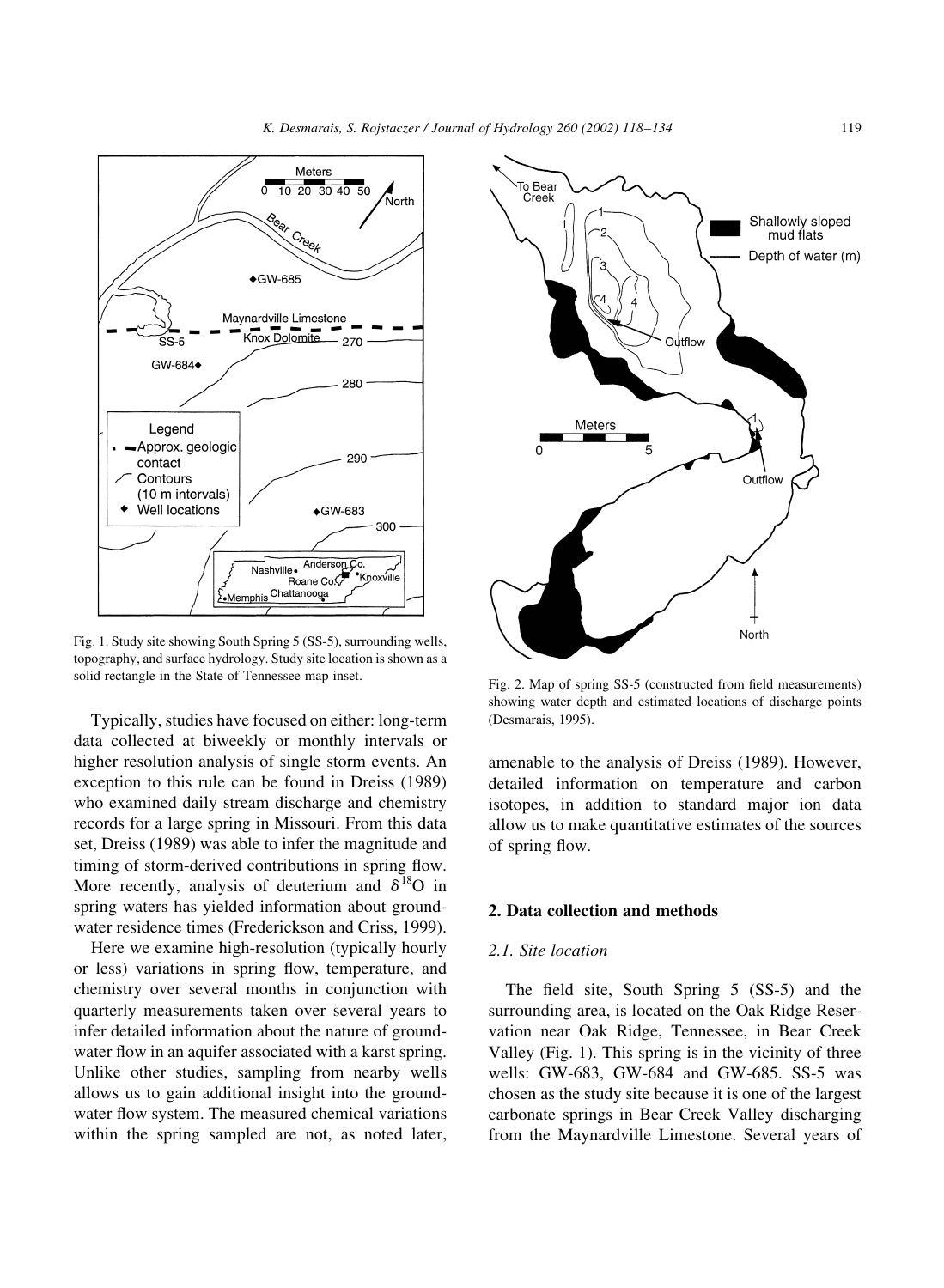quarterly measurements at this site provide a historical database and there is a known connection between the spring and two of the surrounding wells (GW-683) and GW-684) that allows for additional insight into aquifer response (Powers and Shevenell, 2000).

SS-5 is a perennial carbonate spring consisting of two main pools (Fig. 2). The larger, northern pool is 6 m wide, 10 m long, and 4 m at its deepest point. Inflow to this pool appears to be from an opening originating under the base of the west wall near the deepest portion of the spring. The south pool is 5.5 m wide,  $12 \text{ m}$  long and has an average depth of  $0.5 \text{ m}$ . The entrance to this shallow pool is underneath the peninsula of land separating the two pools.

#### 2.2. Continuous monitoring

SS-5 and GW-684 were monitored for stage, conductivity and temperature changes for three months during the summer of 1994, from mid-June to mid-September. GW-685 was monitored for 40 days, beginning in August. Science Applications International Corporation (SAIC) provided additional spring discharge data at 5 min resolution from a 0.46 m H flume at the outlet of SS-5 from March through December of 1994.

GW-684 (total depth of 39.5 m) is collared in the Copper Ridge Dolomite, but is screened in the Maynardville Limestone. The monitoring interval consists of a 2.3 m gravel pack followed by a 4.4 m pre-packed screen from 34.7 to 39.1 m below land surface (mbls). GW-685 is steel cased with a 16.5 cm well bore and an open interval from 27.0 to 42.2 m bls located entirely within the Maynardville Limestone.

SS-5 was instrumented in both the north and south pools as close as possible to their respective discharge points. The two wells were instrumented in their screened (or open) interval. Data loggers recorded all parameters measured at 15 min intervals.

Field instrumentation consisted of a Hydrolab  $H_2O$ Multiparameter Water Quality Transmitter to measure conductivity and temperature, and a Druck Pressure Transducer (either  $3.4 \times 10^4$  or  $6.9 \times 10^4$  Pa) vented to the atmosphere to record water level fluctuations. These two instruments were connected to an Omnidata EasyLogger 900 powered by a 12 V gel cell rechargeable battery. The battery and data logger were protected and kept dry in a grounded metal shelter. It was noted that when these shelters were exposed to direct sunlight during at least part of the day there was a slight  $(0.6-0.9 \text{ cm})$  daily cyclic variation in water level recorded due to temperature changes affecting lead-wire resistance. The effect was minor relative to storm water level fluctuations.

### 2.3. Chemistry data

Using a peristaltic pump, samples were collected from the spring at approximately the same two locations as the monitoring equipment. The wells were sampled with a bailer at the screened interval in GW-684 and in the middle of the open interval in GW-685. The bailer was left in the well for 24 h prior to sampling to minimize disturbance in the well. The wells were not purged prior to sampling. All samples were pumped through a  $0.45 \mu m$  filter, placed in an ice-filled cooler immediately following collection, and were then either transported to the laboratory for analysis or left in a 5 °C refrigerator overnight.

Cations and anions (except bicarbonate) were analyzed (with an ICP and ion chromatography) at Oak Ridge National Laboratory (ORNL). Bicarbonate was determined by titration in the field within one half hour of collection.

Additional measurements of pH, conductivity and temperature were taken with every water sample collected and were used to verify the continuous monitoring data from the Hydrolab  $H_2O$  probe. Temperature and pH were measured with a Horiba meter. Conductivity and temperature were measured with a Yellow Spring Instrument (YSI) meter, Model #3560 with a digital readout. Quarterly Ground Water Quality Assessment Report (GWQAR) data that have been collected from the area since August 1990 were used to put the chemistry data obtained during the summer of 1994 into historical perspective.

# 2.4.  $\delta^{13}$ C Analyses

Thirty-five  $\delta^{13}$ C analyses with a precision of 0.1% (reported relative to the Pee Dee Belemnite, PDB, standard) were obtained from the spring and from surrounding locations: 26 from the north pool of SS-5, three from the south pool, three from GW-684, two from GW-685, and one from Bear Creek at kilometer (BCK) 9.4. The analyses were performed on a fully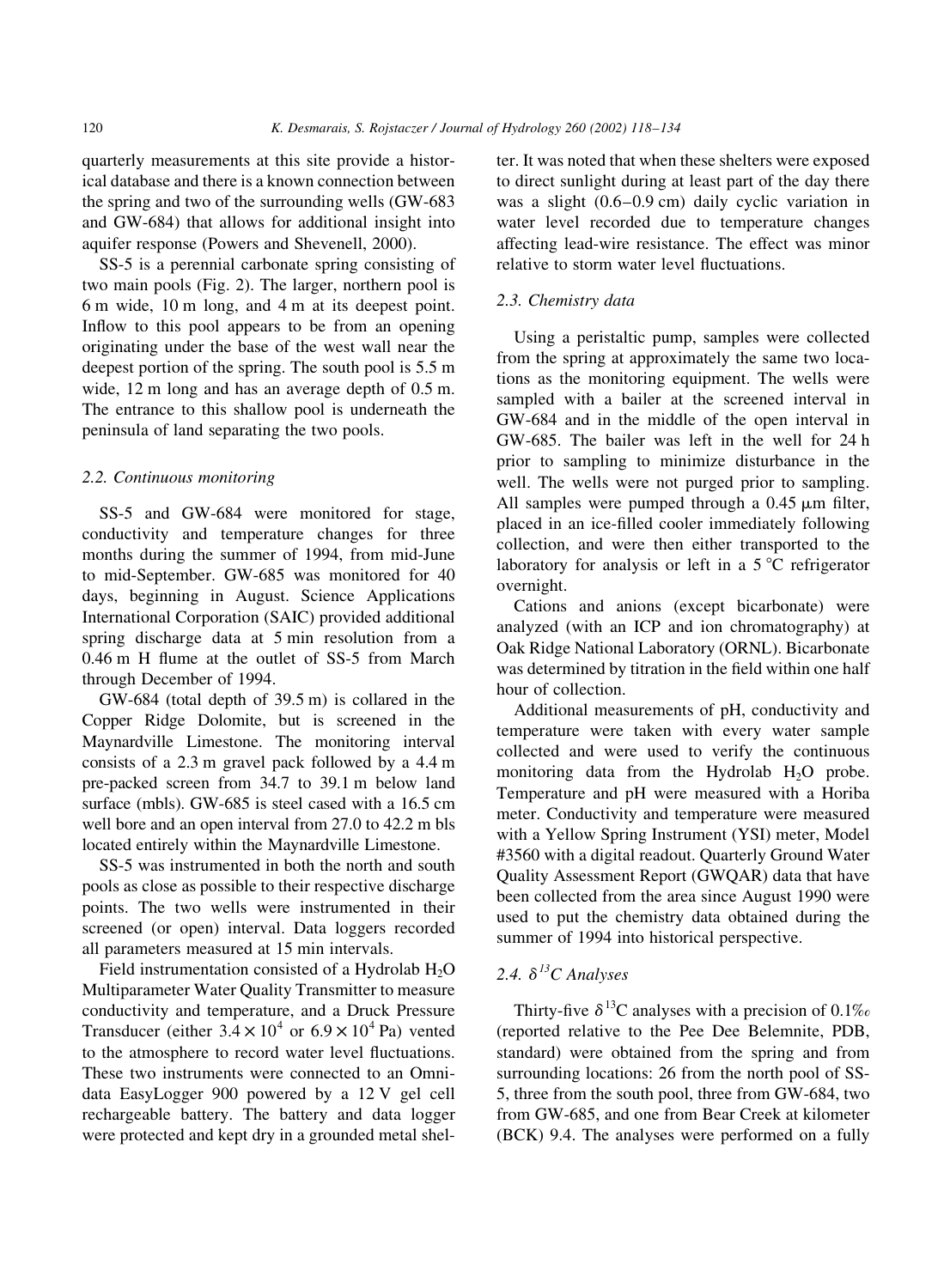| Storm # | Start of storm | Storm type <sup>a</sup> | Previous storm<br>$\left(\text{days}\right)^b$ | Total precipitation<br>(cm) | Precipitation duration<br>$(hours)^c$ | Time until<br>return to base<br>level $(days)^d$ |
|---------|----------------|-------------------------|------------------------------------------------|-----------------------------|---------------------------------------|--------------------------------------------------|
|         | 26 June        | d, s                    | 16(4)                                          | 8.89                        | 4, 3, 6                               | 10                                               |
| 2       | 11 July        | m, s                    | 14                                             | $6.93^{\circ}$              | 8, 1, 1                               | 9                                                |
| 13      | 27 Nov         | d, s                    | 17                                             | 6.22                        | 10, 9                                 |                                                  |
| 8       | 17 Sep         | d, s                    | 17                                             | 5.26                        | 2, 1                                  |                                                  |
| 3       | 26 July        | d, s                    | 9                                              | 4.39                        | 10, 2                                 |                                                  |
| 5       | 14 Aug         | s                       | 10                                             | 3.96                        | 4                                     |                                                  |
| 10      | 9 Oct          |                         | 15                                             | 3.76                        |                                       |                                                  |
| 6       | $19$ Aug       | d, s                    | 5(4)                                           | 3.25                        | 1, 3, 7                               | 9                                                |
| 12      | 9 Nov          | S                       | 21                                             | 2.03                        | 8                                     | 12                                               |
| 14      | 2 Nov          |                         | 6                                              | 1.88                        | 23                                    | End of record                                    |
| 11      | 19 Oct         |                         | 10                                             | 1.83                        | 9                                     | 11                                               |
| 4       | 5 Aug          | S                       | 7(3)                                           | 1.60                        | 1, 2                                  | 8                                                |
| 9       | 23 Sep         |                         | 5                                              | 1.52                        | 12                                    | 6                                                |
| 7       | $31$ Aug       | S                       | 10                                             | 1.42                        | 2                                     | 6                                                |

Table 1 Summary of response to 14 storms (from largest to smallest) occurring between 15 June 1994 and 8 December 1994

d: double storm, 2 (or more) storms causing overlapping responses; m: many small storms less than one day apart; s: sharp spike at beginning of storm flow response.

<sup>b</sup> Numbers in brackets indicate days since last minor storm.

<sup>c</sup> Numbers reflect duration of each precipitation pulse during the event.

 $\phi$  i: the recession interrupted by next storm.

<sup>e</sup> Primary precipitation gauge not functioning. Estimated from secondary gauge response.

automated VG 903 Triple Collector Mass Spectrometer at the Department of Geological Sciences at the University of Tennessee.

#### 2.5. Well testing

Hydraulic conductivity was measured at GW-684 and GW-685 with slug tests. A volume of water was displaced by quickly inserting (or removing) a 'slugger'—a solid plastic pipe—into the water in the well hore.

Three slug tests were performed in GW-684 and two in GW-685. Water levels were logged every second for the GW-684 well tests. With the insertion (or removal) of the slugger, water levels in GW-6814 were displaced between 0.30 and 0.35 m and the response dissipated in  $\leq$ 12 s.

Water levels were logged every 15 min for the slug tests in GW-685 because the response was significantly slower. Total water displacement in GW-685 with the insertion of the slugger was between 0.11 and  $0.17 \text{ m}$  and the response dissipated after approximately 8 h.

#### 2.6. Precipitation data

We used hourly precipitation data from a recording station 700 m NNE of SS-5. The station is maintained continuously by ORNL staff and uses a Belfort Weighing Bucket rain gage that records data on a strip chart. For one storm, this station was not functioning and we used data from an auxiliary station less than 400 m distant.

# 3. Precipitation, discharge, and nearby well response

Table 1 summarizes some of the relevant information about the 14 storms that occurred during the period of monitoring (15 June 1994-8 December 1994); Fig. 3 shows a subset of the data. Analysis of six precipitation-gauging stations in the area (Desmarais, 1995) indicates that at the scale of this study, spatial variation in precipitation is minor. Generally, summer and fall precipitation events are  $1-10$  h in duration. The initial spring discharge response is very sensitive to the configuration and timing of the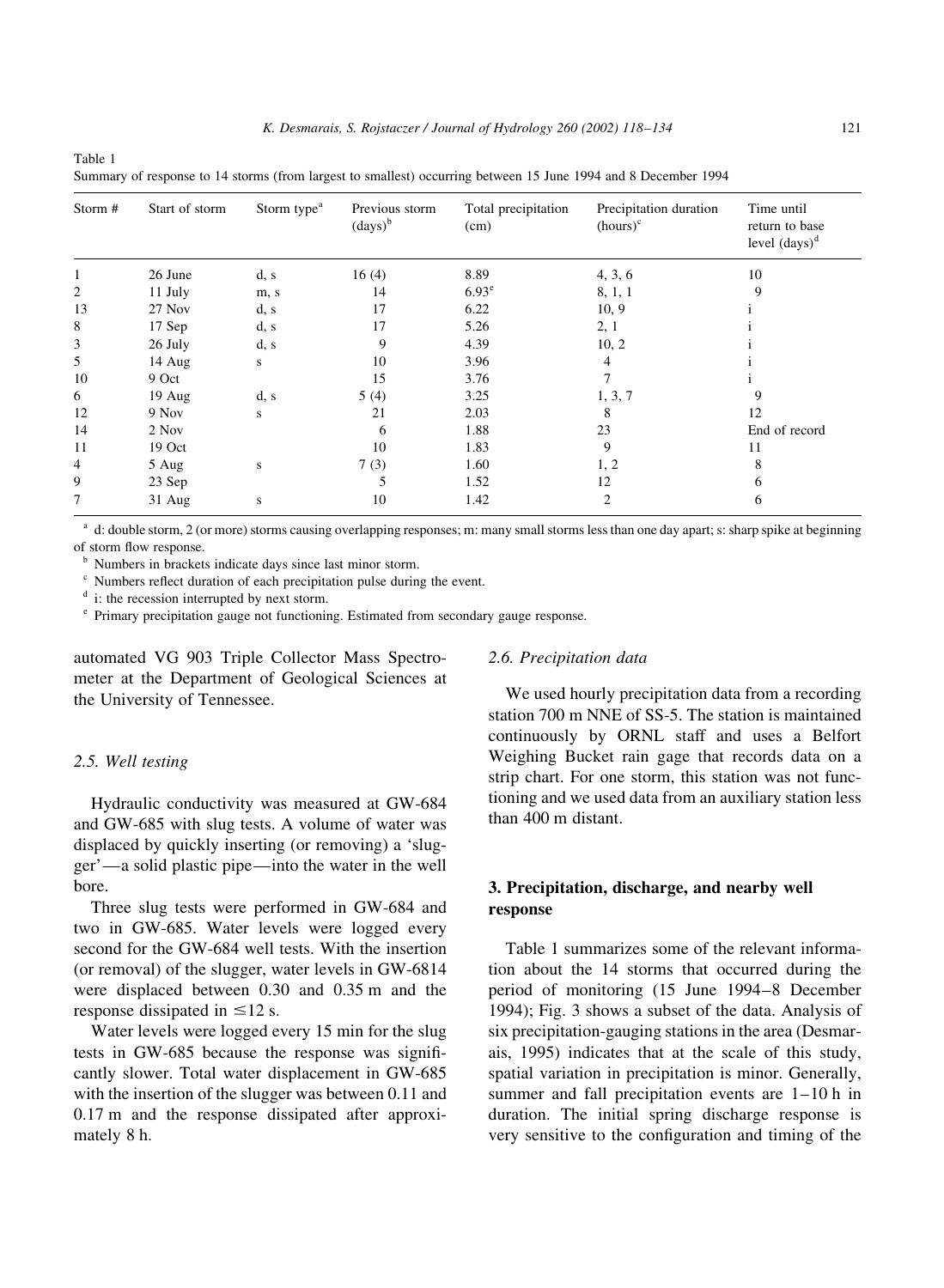

Fig. 3. Discharge, conductivity and temperature at SS-5 for storms 1-8 (a). Detailed discharge, conductivity and temperature at SS-5 for storm  $6(b)$ .

storm. Typically, there is a very abrupt increase in discharge from the spring within  $1-2$  h following the major portion of the storm event, commonly forming a  $1-2$  h duration 'spike' in the discharge record. This is followed by a recession period that lasts approximately  $6.5$  days for smaller storms and  $9-10$ days for mid-size to larger storms (Fig. 3).

The largest storms encountered during the study period were actually 2 or 3 smaller individual storm pulses that occurred within 8-24 h of each other, resulting in 'double' storms (indicated in Table 1 with a 'd'). These double storms show up clearly in the flood records:  $1-2$  h after the start of the storm there is an initial rapid increase in discharge corresponding with the first part of the storm. At the second storm event, there is another sharp increase in discharge. The recessions for these storms follow the same pattern as the other storms. The initial rapid increases are likely due to rain loading on the system and concomitant compression to the aquifer. The rain loading causes a transient pressure pulse to travel through the system resulting in the discharge spike from the spring. This inferred response is consistent with the absence of a barometric signal in the sampled wells, which indicates that the aquifer has a high surface loading efficiency (Rojstaczer and Agnew, 1989).

The drilling record for GW-684 indicates that this well is screened in a 0.6 m thick, very productive, water bearing cavity or large fracture in the Maynard-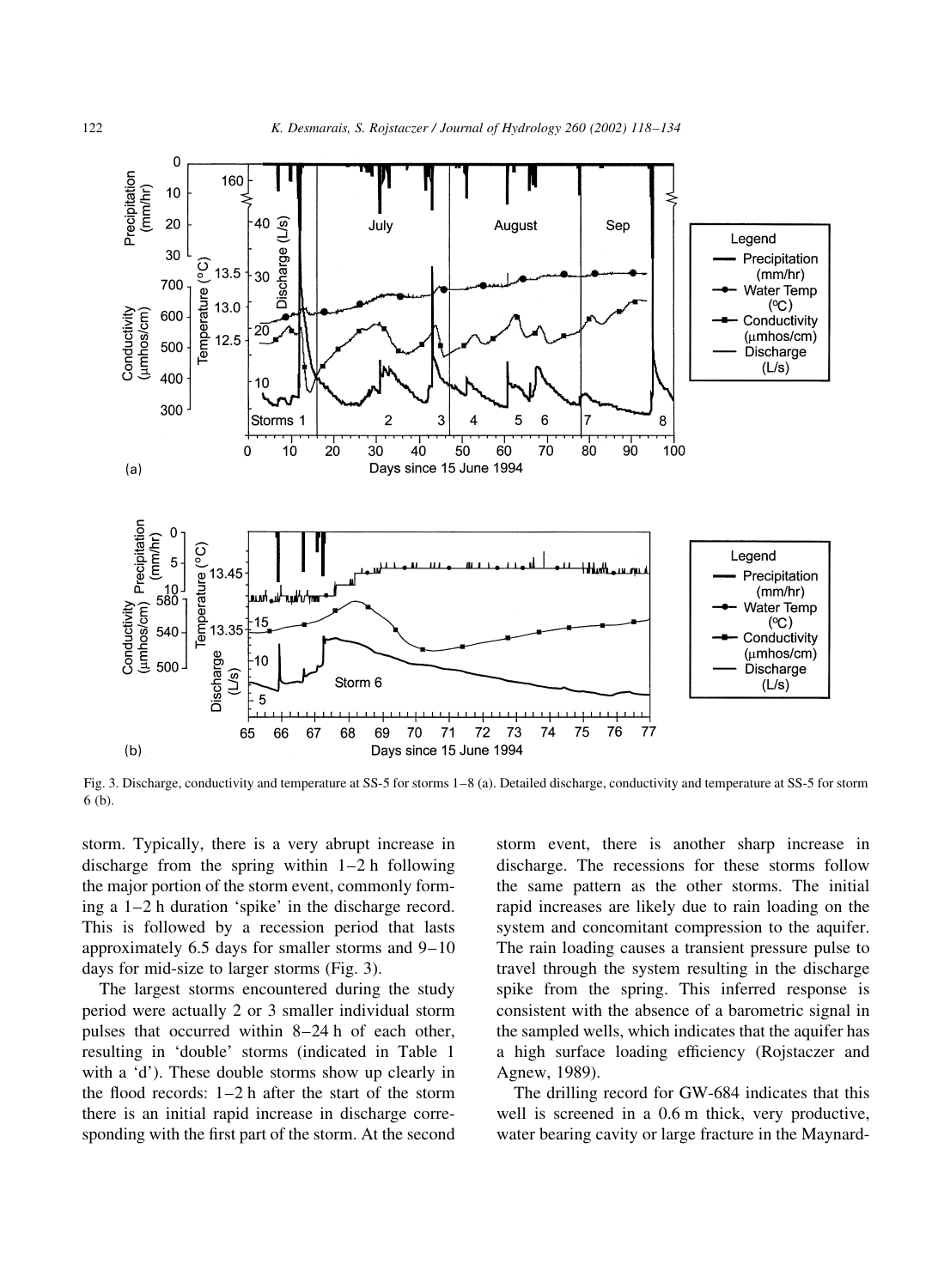

Fig. 4. Comparison of stage between GW-684, GW-685 and SS-5 (from Desmarais, 1995).

ville limestone. During drilling, changes in turbidity and discharge in SS-5 suggested significant hydrologic communication between the south pool of the spring and the well (Powers and Shevenell, 2000).

Fluctuations in groundwater level in GW-684 also correspond with stage level changes in SS-5 following precipitation events (Fig. 4). On average, the water level in the well is 5.8 cm higher than that of the spring. The hydraulic head difference increases 1- $2 \text{ cm}$  (medium storms) 1.7–2.8 days following precipitation events. This is then followed by a slow decrease in the difference between GW-684 and SS-5 water levels. As noted earlier, because of thermal effects on the well instrumentation, there is also a daily oscillation in the well record. The instrumentation for the spring was not affected by this thermal problem because it was not located in direct sunlight.

The drilling record for GW-685 indicates that although several water bearing fractures (or solution intervals) were encountered in the borehole, the well was lowly permeable and slow to recover from purging. As a result of the lower permeability of the monitoring interval, GW-685 responds quite differently to rain events (Fig. 4). The amplitude of the

water level response in GW-685 following a storm is  $24.4-45.7$  cm and the spring variation and  $3.1-$ 6.1 cm. Additionally, it takes longer to reach the water level peak in GW-685 and there are no sharp initial spikes as are found in the responses of the spring and GW-684. Slug tests performed in these two wells indicate large differences in permeability. GW-684 had a mean hydraulic conductivity  $(K)$  of  $4.6 \times 10^{-2}$  cm/s and GW-685 had a much lower mean K of  $1.6 \times 10^{-5}$  cm/s. These values are similar to that reported in Powers and Shevenell (2000).

Unlike many karstic springs (e.g. Felton and Currens, 1994), spring flow recession is surprisingly repeatable from storm to storm. To examine consistency of recession response, a master recession curve (Nathan and McMahon, 1990) for SS-5 was constructed for 15 storms (1 June through 8 December 1994) by the strip method (discharge records were supplied by SAIC). Storms 1 and 13 formed the basis for the upper portion of the curve and storms 7 and 12 formed framework for the lower portion of the curve. With the exception of two storms (storms 5 and 8) the curves matched very well: the large storms join the master recession curve at higher discharges,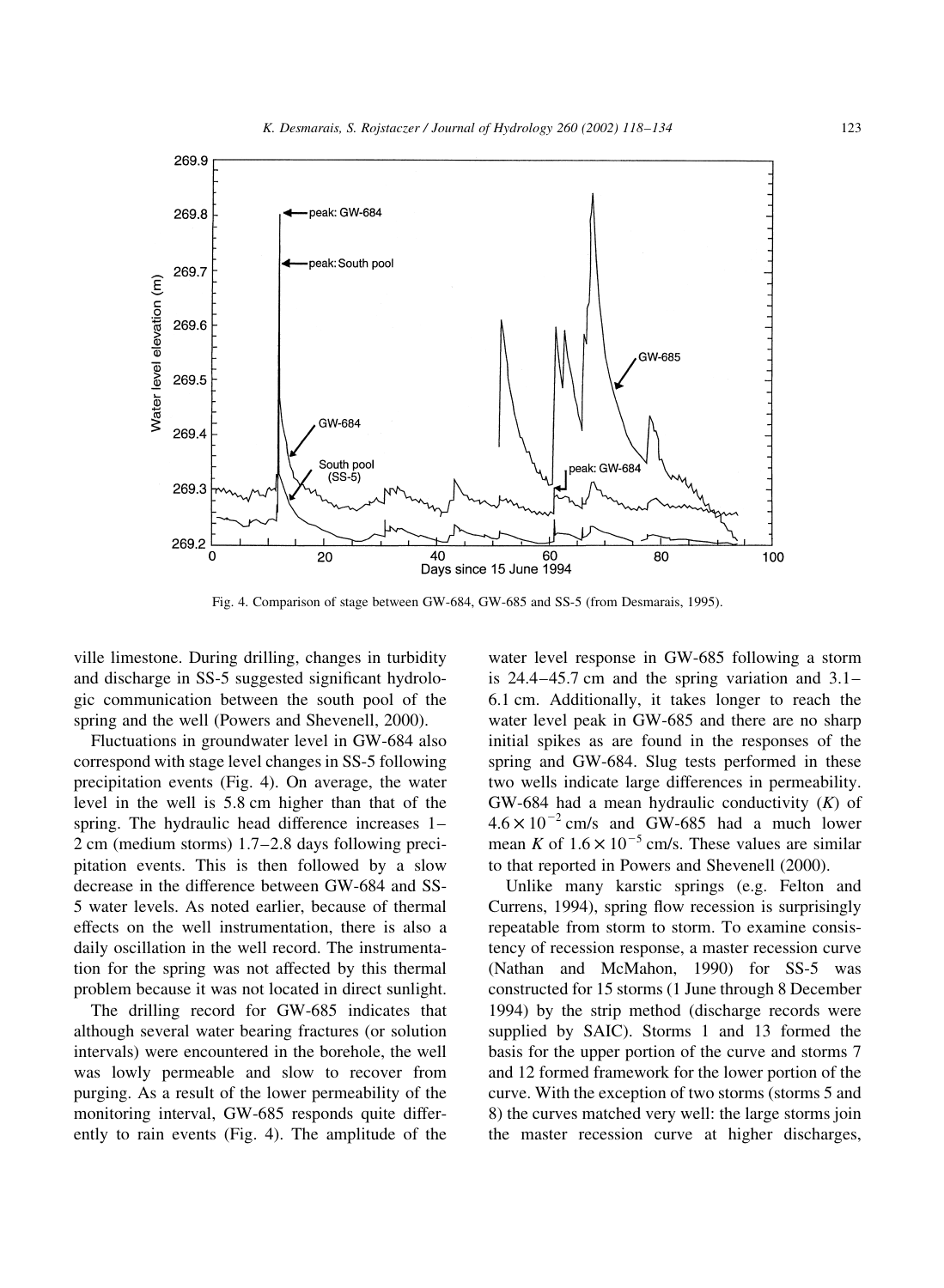

Fig. 5. Master Recession Curve (MRC) composed of 15 storms recorded by the SAIC flume on SS-5 (May-December, 1994). Note that time equals zero represents the start of the largest storm over the period of monitoring (storm 1).

whereas the smaller storms join the curve at the lower discharge levels (Fig. 5). The recessions for both storm 5 and 8 were only 5 days long before they were interrupted by subsequent storms. Storm 5 has the additional complication of having a small but steady rain event in the middle of its 5-day recession.



Fig. 6. Comparison of quarterly spring temperature data (solid circles, 1990-1994) and monthly average air temperature data from the Oak Ridge NOAA station. Summer 1994 data is included for reference.

The recession for storm 8 was generally steeper than the other recessions during this time period, which could be due to the relatively high rainfall intensity associated with this storm.

#### 4. Temperature

#### 4.1. Regional long-term data

Davies (1991) evaluated temperature variations in nearby carbonate springs by examining the response of 11 springs emerging from the Knox Group dolomites for most of 1991. Temperature in these springs was measured on  $2-3$  day intervals to a resolution of 0.1 °C. The 11 springs were divided into 2 main groups based on their coefficient of variation (CV), or coefficient of dispersion, which is defined as the standard deviation divided by the mean, during the year of 1991. None of the springs became turbid during high flow levels, indicating that although were two distinct groups, both groups were fed mainly by diffuse flow. Six of the 11 springs fell into the first group characterized by temperature CV's between 0.9 and 1.2% with an outlier at 2%. The mean temperature in each of these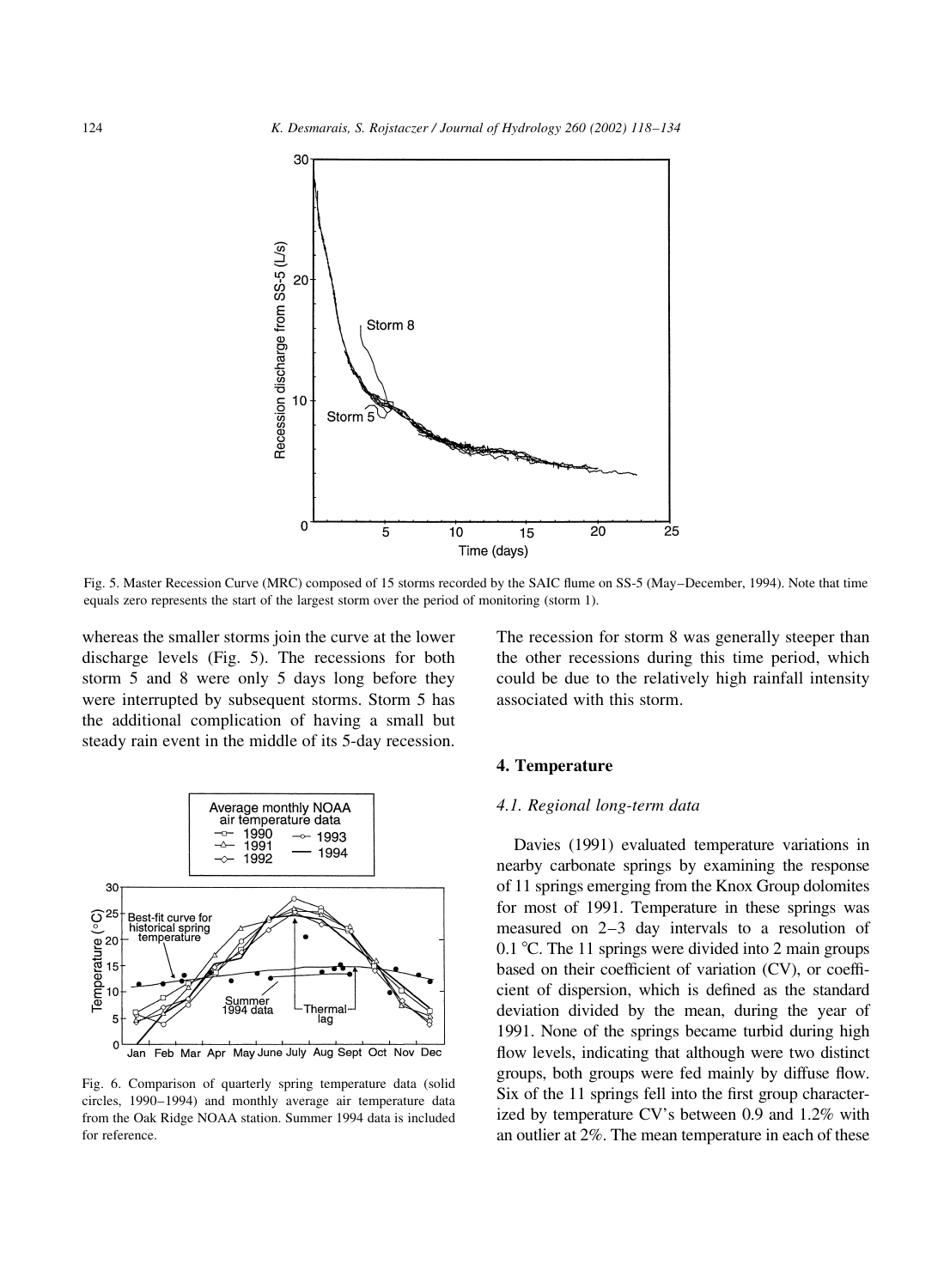| Storm #        | Total precipitation<br>(cm) | Initial temperature<br>spike (s) North Pool<br>(°C) | Initial temperature<br>spike (s) South Pool<br>(°C) | Total temperature<br>change North Pool<br>$({}^{\circ}C)$ | Total temperature<br>change South Pool<br>$(^{\circ}C)$ |
|----------------|-----------------------------|-----------------------------------------------------|-----------------------------------------------------|-----------------------------------------------------------|---------------------------------------------------------|
|                | 8.89                        | 0.05, 0.06                                          | 0.08, 0.13                                          | 0.11                                                      | 0.24                                                    |
| 2              | 6.93                        | 0.03                                                | 0.07                                                | 0.21                                                      | 0.20                                                    |
| 3              | 4.39                        | None                                                | None                                                | 0.14                                                      | 0.12                                                    |
| 5              | 3.96                        | 0.20                                                | 0.51                                                | 0.12                                                      | 0.09                                                    |
| 6              | 3.25                        | 0.03                                                | 0.15                                                | 0.06                                                      | 0.08                                                    |
| $\overline{4}$ | 1.60                        | 0.02                                                | 0.15                                                | 0.07                                                      | 0.04                                                    |
| 7              | 1.42                        | None                                                | 0.09                                                | 0.05                                                      | 0.05                                                    |

Table 2 Temperature response in the north and south pools of spring SS-5 following precipitation events

6 springs remained at 13.9–14.6 °C  $\pm$  0.1–0.3 °C throughout the year. The second group was much more variable, with temperature CV's ranging from 2  $10\%$ , and mean temperatures of  $14.1$ to 16.2 °C  $\pm$  0.3–1.5 °C. For these five springs, temperature remained fairly constant and relatively low from January through May, increased from June through September, and then decreased from September through December to values similar to the previous January.

This pattern of the second group is seen in SS-5 (Fig. 6). The coefficient of variation calculated for SS-5 (based on only 3 months of data) is 1.8%, with a standard deviation of 0.2 and a mean temperature of 13.2 °C. However, when the quarterly data are used to calculate the same values (excluding two outlying points), the resulting  $CV = 8.4\%$ , with a standard deviation of 1.1 and the same mean as before. 13.2 °C. Our summer data set comes from a relatively less variable time of year. Other source waters might be observed at other times. Spring SS-5 does become turbid for several days following precipitation events and therefore falls at the upper end of the second group defined by Davies (1991), a spring fed by both diffuse and conduit flow. Quinlan and Ewers (1985) suggest CV's between 5 and 10% represent springs with a mixture of conduit and diffuse flow, whereas, springs with CV's of less than 5% are mostly diffuse flow.

Quarterly temperature data collected over the last several years from SS-5 (Fig. 6) indicate that there is a systematic lag time of about 45–60 days between the peak monthly air temperature and the temperature peak in the spring. On a yearly basis, temperature varies approximately  $4^{\circ}$ C in the spring whereas air temperature varies approximately 25 °C.

# 4.2. Summer 1994 data

Temperature was measured in the north and south pools of SS-5, as well as in two local wells (GW-684, GW-685). The details of temperature changes that occurred following each of the seven distinct storm events are summarized in Table 2. Additionally, the north pool temperature record is graphed in Fig. 3. The thermal responses to storm events of SS-5's two pools were slightly different, probably reflecting slightly different water sources contributing to each pool.

Generally, in the north pool, the temperature increased almost immediately after a storm. This increase continued for  $2-5$  days, then decreased slightly (commonly for not more than half a day), and ultimately stayed level until the next storm. Additionally, some responses have a relatively small temperature spike coincident with the discharge spike. The south pool generally had an initial temperature spike corresponding with the spike in discharge, which lasted for  $1.0-1.5$  h. This was followed by an increase in temperature for  $2-5$  days. There was no further change until the next storm.

Temperature was also measured in two nearby wells: GW-684 and GW-685. Unlike the thermal response in the spring to storm events, well temperatures were constant for the duration of the study period.

### 5. Electrical conductivity

### 5.1. Spring response

Table 3 and Fig. 3 summarize the overall conductivity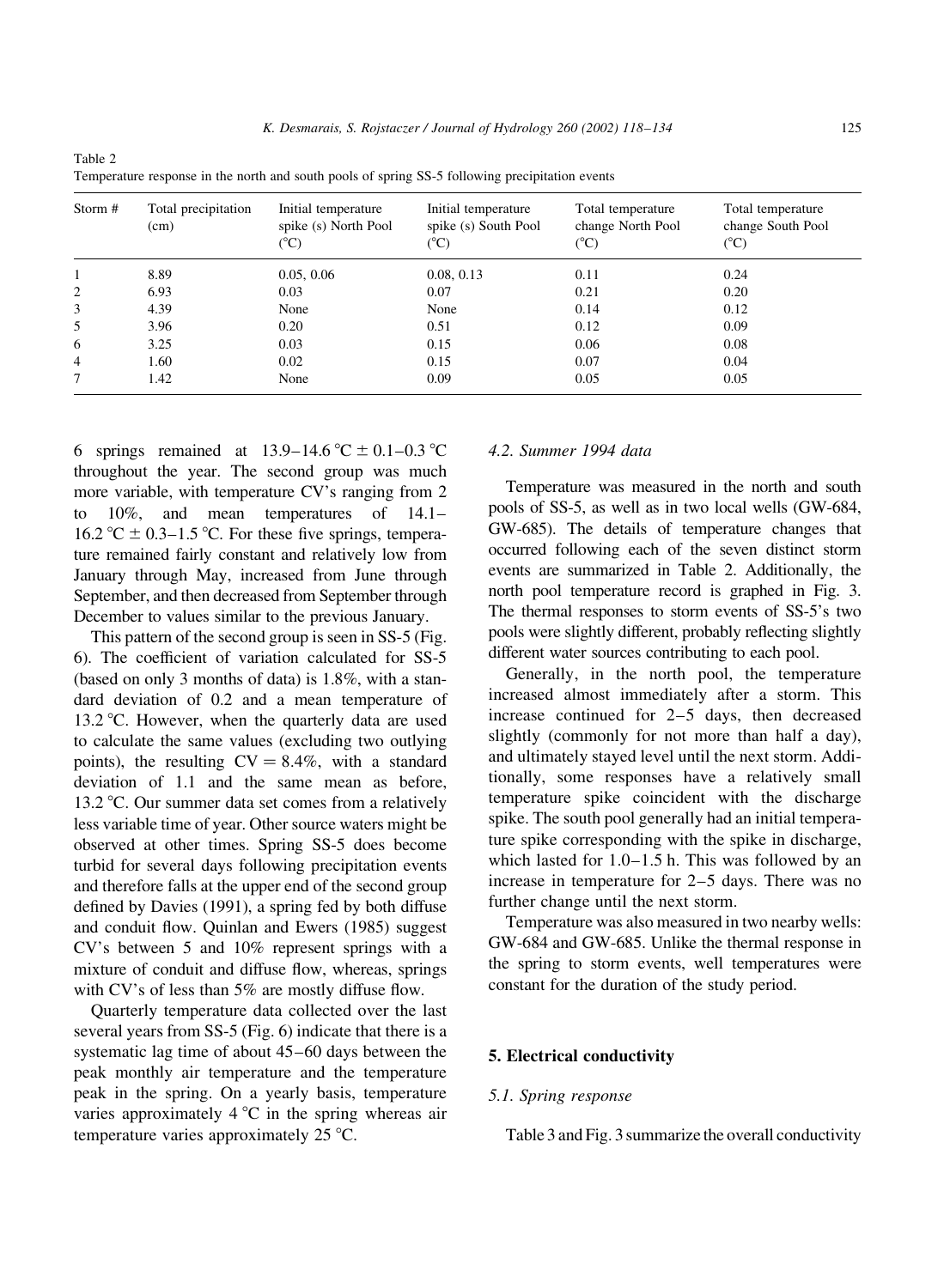| Storm #        | Total precipitation<br>(cm) | Time from slope<br>change to peak<br>(days) | Electrical<br>conductivity<br>maximum (µmhos) | Electrical<br>conductivity<br>minimum (µmhos) | Time from<br>maximum to<br>minimum (days) |
|----------------|-----------------------------|---------------------------------------------|-----------------------------------------------|-----------------------------------------------|-------------------------------------------|
|                | 8.89                        | 0.5                                         | 569                                           | 360                                           | 2.1                                       |
| 2              | 6.93                        | 3.6                                         | 582                                           | 482                                           | 7.1                                       |
| 3              | 4.39                        | 1.4                                         | 577                                           | 475                                           | 2.1                                       |
| $\overline{4}$ | 3.96                        | 2.0                                         | 614                                           | 538                                           | 2.4                                       |
| 5              | 3.25                        | 1.2                                         | 575                                           | 517                                           | 2.3                                       |
| 6              | 1.60                        | 2.0                                         | 547                                           | 515                                           | 2.5                                       |
|                | 1.42                        | 2.9                                         | 611                                           | 581                                           | 2.5                                       |

Table 3 Electrical conductivity summary for the precipitation events, North Pool

changes in the spring following a precipitation event. All single and 'double' storms followed the same general pattern. Corresponding with the abrupt increase in discharge from the spring, the slope of the electrical conductivity increased and the new slope persisted for 0.5-2.9 days. The conductivity then reached a maximum, followed by a steady decrease for  $2.1 - 2.5$  days when a minimum electrical conductivity was reached. The spring water conductivity then steadily increased until the next storm.

The only difference between the conductivity data

from the north and south pools is that the south curve is slightly jagged around the maxima and minima storm responses. This is especially true for storms 1, 3 and 6 (the 'double storms'). However, the overall shape and values are very similar. There is a possibility that this jaggedness is due to instrument error.

#### 5.2. Well response

The conductivity response of both wells was very different than the response of SS-5 (Fig. 7). GW-685



Fig. 7. Electrical conductivity in GW-684 and GW-685 relative to SS-5. Spring stage also graphed for reference.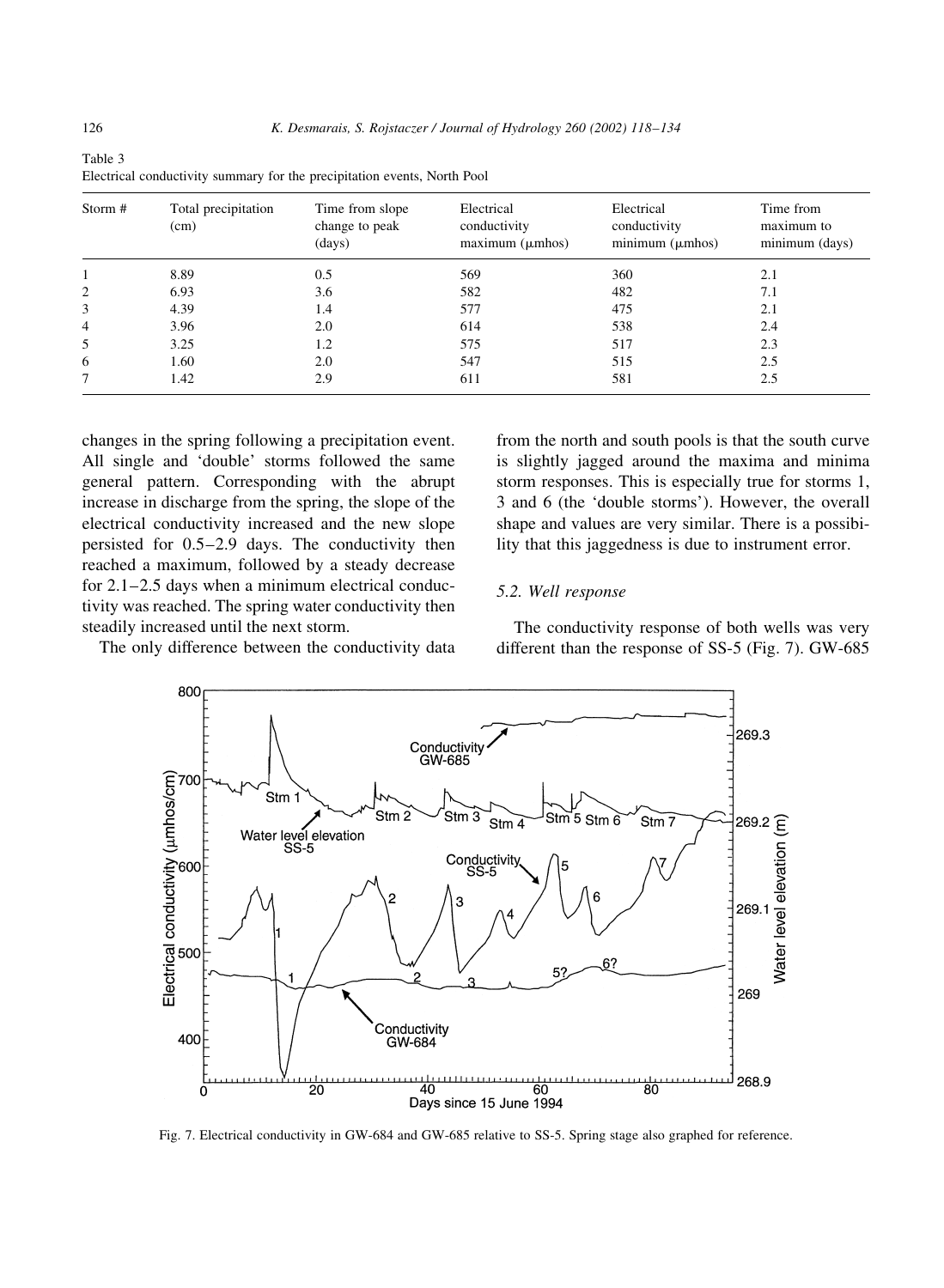

Fig. 8. Piper diagrams comparing Maynardville groundwater type from three wells (a) to the chemistry of the spring water (b). Fields (a) defined by 10 quarterly samples.

had a higher overall conductivity than SS-5 or GW-684 and exhibited only small perturbations, generally with very minor overall electrical conductivity increases. As noted earlier, this well is drilled into a relatively low permeability zone.

The conductivity in GW-684 was at the lower end of that observed in the spring. Although GW-684 did respond to precipitation events, the response was small, slow, and inconsistent relative to the spring's response. Changes in the turbidity and discharge rate of the south pool of SS-5 were observed during drilling (Powers and Shevenell, 2000). The range of the electrical conductivity response to various storms over the summer in GW-684 was between 3 and 15 µmhos/cm on average. The response also appears to lag behind the spring's response by several days. The inconsistency and the lag in response indicate that it is difficult to link a specific response to a specific rain event. Additionally, for the smaller storms (storms 4 and 7), there was no electrical conductivity response in GW-684. A puzzling aspect of this well was a relatively large  $(23 \mu m \text{hos/cm})$  increase in electrical conductivity between 16 August and 23 August. This increase appears to be caused by the moderately sized storm 5 and could be unique because of the unusual intensity of this particular storm.

# 6. Chemistry

Discharge from the spring following three storms

(3,4 and 5) was sampled during the summer of 1994, with most of the samples concentrated in the north pool. We were interested in detecting changes in ionic concentration following a storm event that could provide information about the source(s) of water feeding the spring. Possible sources include the Maynardville Limestone, the Knox Dolomite (which overlies the Maynardville Limestone) and the overlying soils (epikarst). Samples were taken simultaneously in both the north spring and the south spring to evaluate similarities between the chemistry of these two inputs. Prior chemistry data for the spring consisted of quarterly sampling for the preceding two years whereas we collected samples at approximately one-day intervals.

The chemistry data from the spring and surrounding wells indicate that the water is a  $Ca-Mg-HCO<sub>3</sub>$ -type, as is expected for the shallow flow regime in the Maynardville Limestone and Knox Group dolomites (Saunders and Toran, 1994; Haase, 1991). The data collected during the summer of 1994 in the spring are within the range of the several previous years of quarterly GWQAR data and indicate that water chemistry variations during the year are significantly greater than the variation in chemistry caused by an individual summer storm (Fig. 8). The 1994 data and the previous year's GWQAR data match very closely with the water chemistry in GW-683. In contrast, GW-684 has a higher concentration of potassium and chloride and GW-685 has higher concentrations of sodium, bicarbonate and chloride and a lower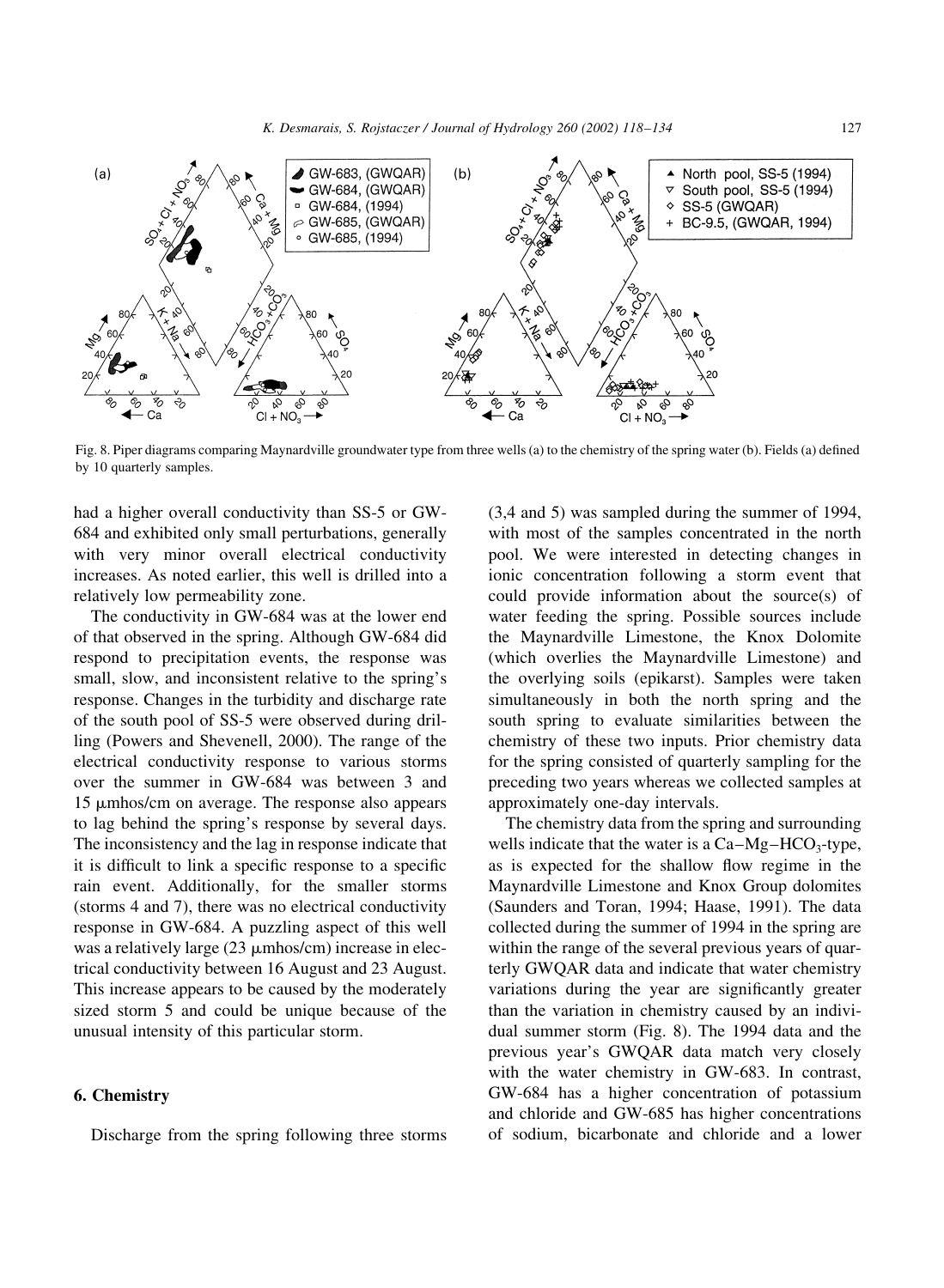

Fig. 9. Variation in Ca:Mg ratios over time for spring water. Electrical conductivity and discharge data shown for reference.

concentration of nitrates. Changes in chemistry data over time, with the partial exception of sulfate, follow the conductivity response to storms.

Because recharge to the system is through the Knox Dolomite to the underlying Maynardville Limestone, calcium to magnesium ratios were examined. Shuster and White (1971) report Ca:Mg molar ratios near unity for waters discharging from dolomite and significantly higher ratios for spring water discharging from limestone  $(1.5-7.5)$ . For the 20-day period sampled, Ca:Mg molar ratios in this study area vary over a relatively small range from 2.6 at the beginning of the study to 2.8 after storm  $5$  (Fig. 9). This is a reasonable range if the water first recharges through dolomite and then resides for an unspecified period in the Maynardville Limestone (mainly limestone, some dolomite).

Variations in Ca:Mg ratios (Fig. 9) are not consistent from storm to storm. This suggests that there are unique mixtures of source waters for each storm that depend on storm size, storm duration and antecedent moisture conditions. The decreasing Ca:Mg ratio during the conductivity decrease of storm 3 seems to indicate that recharge water is moving through dolomite. The ratio increases when flow through limestone begins to dominate again.

A mass balance calculation after Dreiss (1989) was attempted using the changes in calcium over time in spring discharge. Based on mass balance, assuming a simple mixture of old and new water, Eq. (1) should hold.

$$
Q_{\rm s}C_{\rm s} = Q_{\rm old}C_{\rm old} + Q_{\rm new}C_{\rm new}
$$
 (1)

where: Q the discharge; C is the concentration of Ca; s is spring.

Assuming that the mass flux of cations is minor from the new storm water relative to pre-storm water:

$$
Q_{\text{new}} C_{\text{new}} \ll Q_{\text{old}} C_{\text{old}} \tag{2}
$$

If Eq. (1) is solved for  $Q_{old}$ , accounting for the assumption in Eq.  $(2)$ , and is substituted into:

$$
Q_{\rm s} = Q_{\rm old} + Q_{\rm new} \tag{3}
$$

Eq.  $(4)$  results:

$$
Q_{\text{new}} \approx Q_{\text{s}} - (Q_{\text{s}}C_{\text{s}}) / C_{\text{old}} \tag{4}
$$

Use of Eq. (4) makes assumptions that likely do not apply to this system. It assumes that the 'new' water is traveling through the system fast enough that it is not dissolving any carbonate and that the aquifer's 'old' water Ca is constant over time. However, Eq. (4) should still give a minimum estimate of the percentage of new water entering the spring following a storm event. The percentage of recharge water discharging from the spring was calculated based on Eq. (4), assuming  $C_{old} = 74$  mg/l for storms 3 and 4 and  $C_{old} = 82$  mg/l for storm 5. These values are the peak values following the storms, and should be the most representative value of old water for the system. The results for storms  $3-5$  indicate that  $4-5\%$  of discharge during the recession period is 'new' water. As stated earlier, this is probably a minimum value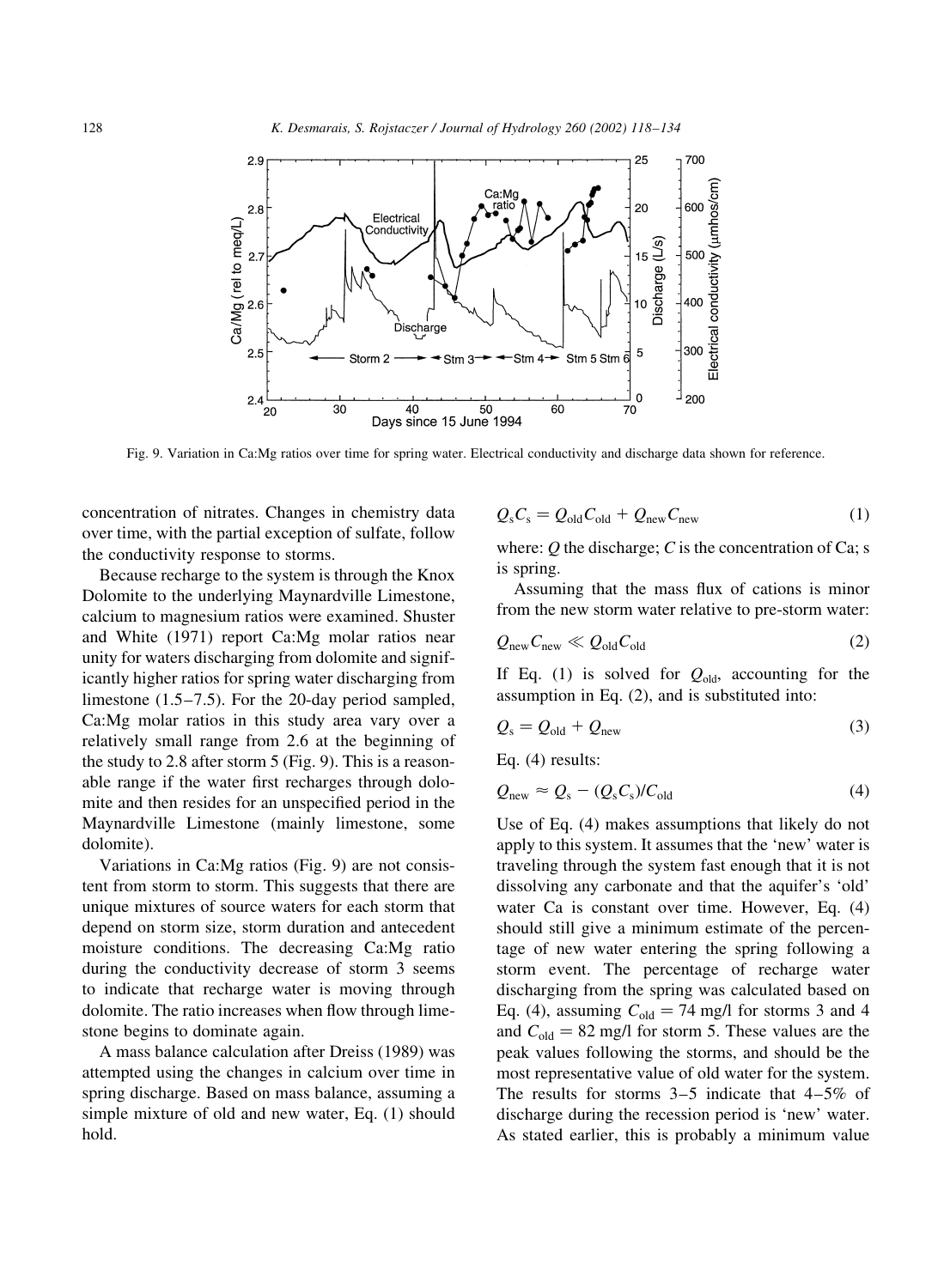

Fig. 10. Variation in saturation index of calcite over time relative to changes in pH and conductivity.

because the recharge water likely rapidly dissolves carbonate on its way to the spring.

#### 6.1. Saturation index

The saturation index (SI) of both calcite and dolomite was determined for each sample by the computer program WATEQF (Truesdell et al., 1974). Calcite is undersaturated in all of the samples collected from the spring and ranges from  $-0.9$  to  $-0.3$ (Fig. 10). Because the SI is directly dependent on pH, and the uncertainty in pH measurements might be as large as  $\pm 0.1$ , a little care is needed in interpreting the results. Assuming that 'old' or pre-storm water is at or near equilibrium, and new water is undersaturated with respect to calcium, the SI of the spring water likely moves toward equilibrium during the initial upswing of conductivity following a storm. Spring water moves away from saturation during the conductivity decrease. This indicates that the water causing the initial increase in the slope of electrical conductivity is older water, whereas some



Fig. 11. Stable carbon isotope data collected during the summer of 1994 with electrical conductivity and discharge shown for reference.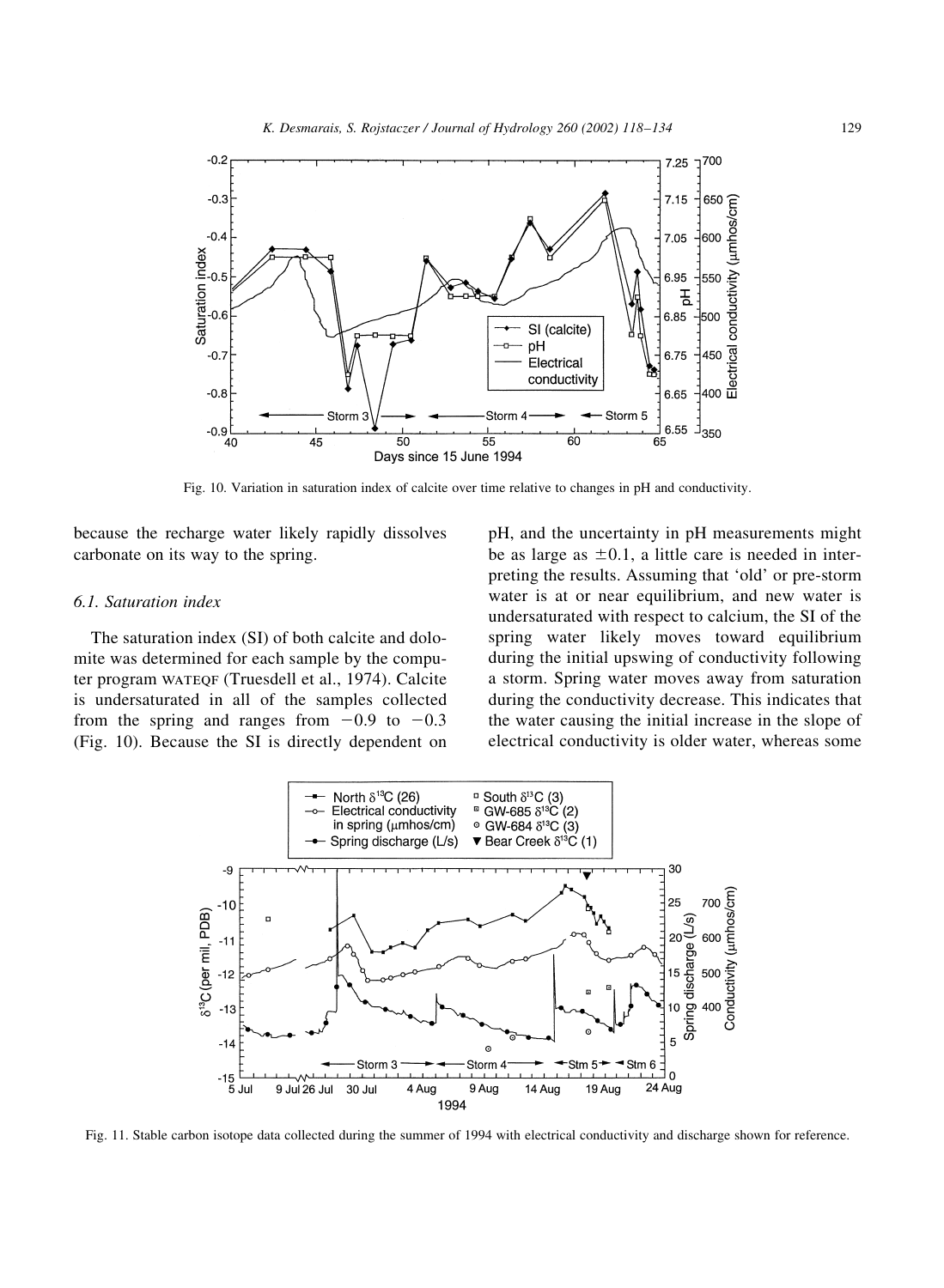component of the water causing the decrease in conductivity is newer water.

# 7. Stable carbon isotopes

Stable carbon isotopes were analyzed to aid in determining the flow paths of water entering the spring and to distinguish between source waters. Additionally,  $\delta^{13}$ C values over time should give some information on old versus new water entering the spring following a rain event.

 $\delta^{13}$ C values are graphed in Fig. 11 along with both the discharge and electrical conductivity of the spring for reference. These data cover a period of about 25 days, during which there were three storms. Storm 3 had the most complete coverage of all the storms.

Overall,  $\delta^{13}$ C values increased, possibly indicating a larger component of baseflow (i.e. older groundwater in contact with the carbonate rock for a longer period of time and therefore closer to the stable carbon isotope equilibrium value for the system). Following a precipitation event,  $\delta^{13}$ C in the spring continued to increase for approximately two days. It then decreased for approximately two days before increasing again.

This pattern of  $\delta^{13}$ C response is very similar to the overall electrical conductivity response. It is likely that no 'new' water from the storm is seen in the spring until both conductivity and  $\delta^{13}$ C decrease. New water should have a more negative  $\delta^{13}C$ signature relative to the 'old' water in the system, since new water is heavily influenced by contact with soil zone  $CO<sub>2</sub>$  (not measured in this system, but several reports document values from  $-25$  to  $-16\%$ PDB for an area composed mainly of  $C_3$  vegetation; Bishop and Lloyd, 1990; Deines et al., 1974; Back et al., 1983; Rightmire, 1978).

Based on the earlier model it is a bit problematic to account for the  $\delta^{13}$ C values in wells GW-684 and GW-685. It would be logical for  $\delta^{13}$ C in the well waters to be as heavy as, or heavier than,  $\delta^{13}C$ measured in the spring. These two wells, in theory, should represent 'old' water from the Maynardville Limestone. However,  $\delta^{13}$ C in the wells is instead consistently lighter relative to the spring. Based on the lack of temperature and conductivity changes in GW-684 and GW-685 relative to the spring, it is evident that these wells either do not tap the main source of water feeding the spring or, represent a very minor portion of the water entering the spring. While the wells may be connected to the spring by a permeable pathway, the natural flow paths to the spring apparently bypass the wells. Additionally, the chemistry in GW-683 is very similar to that of the spring, so this is a possible 'other source' of water for the spring. No stable carbon isotope data are available for this well.

It is possible that the large discrepancy in values between the wells measured and the spring indicates that water flow in the Maynardville Limestone is compartmentalized. The water in wells GW-684 and GW-685 could represent a first water type, the spring water under baseflow conditions and possibly GW-683 could represent a second water type. Recharge water could represent a transient third water type. Compartmentalization undoubtedly would be more complex than can be explained with multiple source waters (e.g. Loop and White, 2001).

#### 8. Conceptual model

The spring response to the seven precipitation events recorded during the three months of the summer of 1994 has many characteristics in common, and an overall conceptual model of the events taking place in the surrounding aquifer and the spring can be constructed. We have divided the spring response into three stages based on the electrical conductivity response, which is a surrogate for the chemistry data, temperature, discharge and  $\delta^{13}$ C data from SS-5. The storm responses for each of the earlier mentioned characteristics have been described in detail in Sections  $8.1-8.3$ . The three stages of the model are: (1) flushing, (2) dilution, and (3) recovery.

#### 8.1. Flushing

This stage marks the initial response in the spring (SS-5) to storms. It begins within one hour following the most intense portion of the rainstorm and lasts  $0.65 - 3.8$  days. The beginning of this stage is signaled by the increase of the slope of the conductivity curve in the spring. There are 2 hypotheses for the source of the water that causes this flushing of the spring:

1. The flushed water is water that has interacted or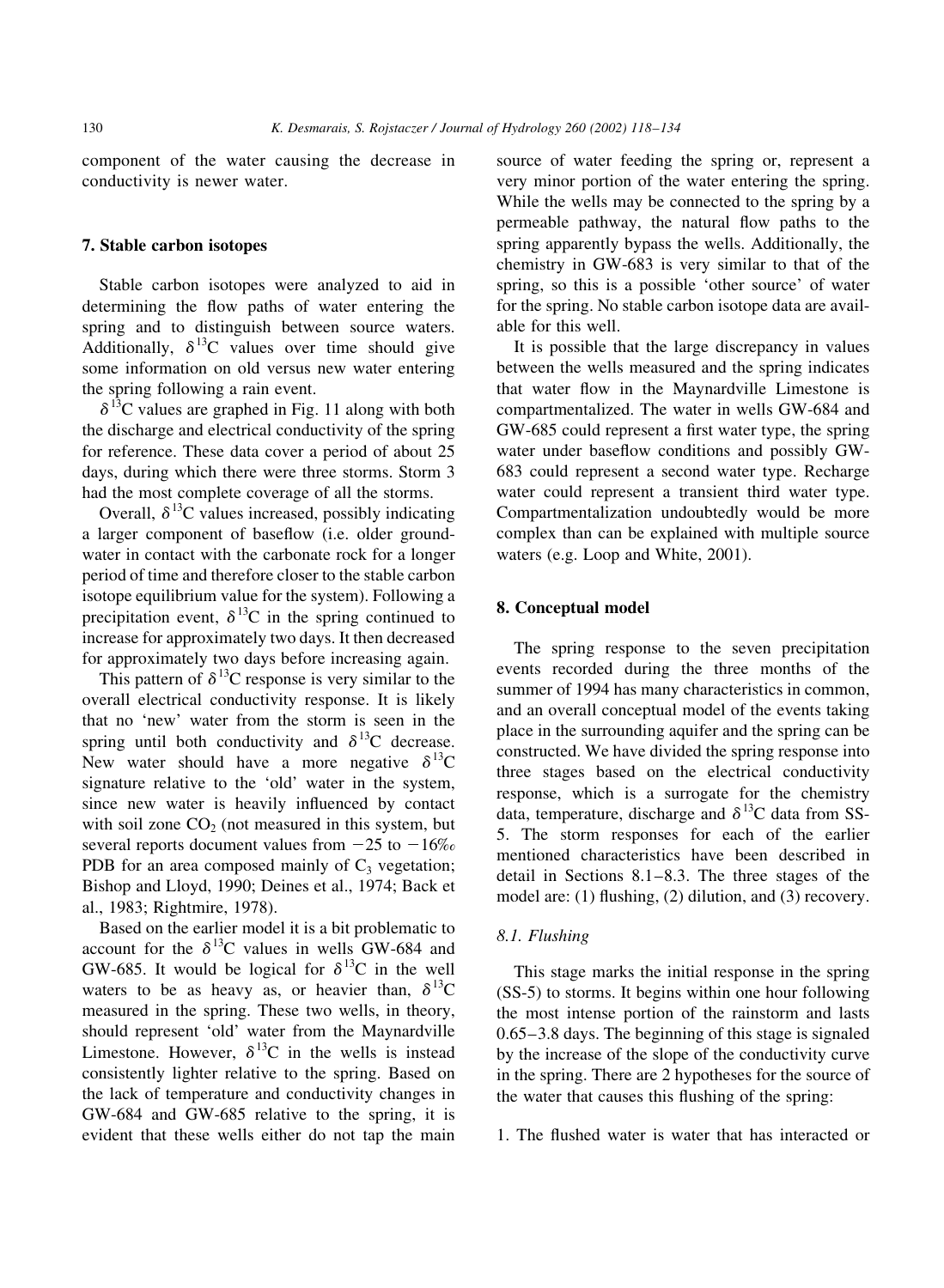

Fig. 12. Conduit volume estimated for each storm from discharge data (a) and discharge volume for dilution phase determined from peak to trough of conductivity curve (b).

equilibrated within the soil zone, and possibly resides in small pores or fractures near the land surface. This water would be relatively warm and likely would contain dissolved salts (or would dissolve salts from the soil during transit), which would give the water a relatively high conductivity. This warmer, high conductivity water would be mobilized by the rainwater infiltrating into the soil and pushed toward the spring.

2. The new rain water is able to rapidly recharge the aquifer, possibly through fractures or surface swallets, and is mobilizing older, deeper water out of the aquifer that has been residing in smaller fractures and pores. This 'older water' is at or near equilibrium with the limestone, but the new water is not. The old water, because it has resided in the aquifer for a relatively long time, would have a

higher conductivity than the baseflow spring water. Because of its different pathway it might also be slightly warmer.

The second hypothesis appears to be more probable. The carbon isotope values available from the flushing stage have heavier values of  $\delta^{13}C$  relative to samples collected prior to the onset of flushing. If this water moved through the soil zone, it should be lighter, not heavier, than the spring water.

An additional argument against a soil zone source for the flushing phase is that it is unlikely that water moving through a near surface flow zone would actually have a higher conductivity than the spring baseflow value. Nonetheless, it is still possible that a small portion of the water incoming to the spring has a soil or near-surface origin. There are two storms with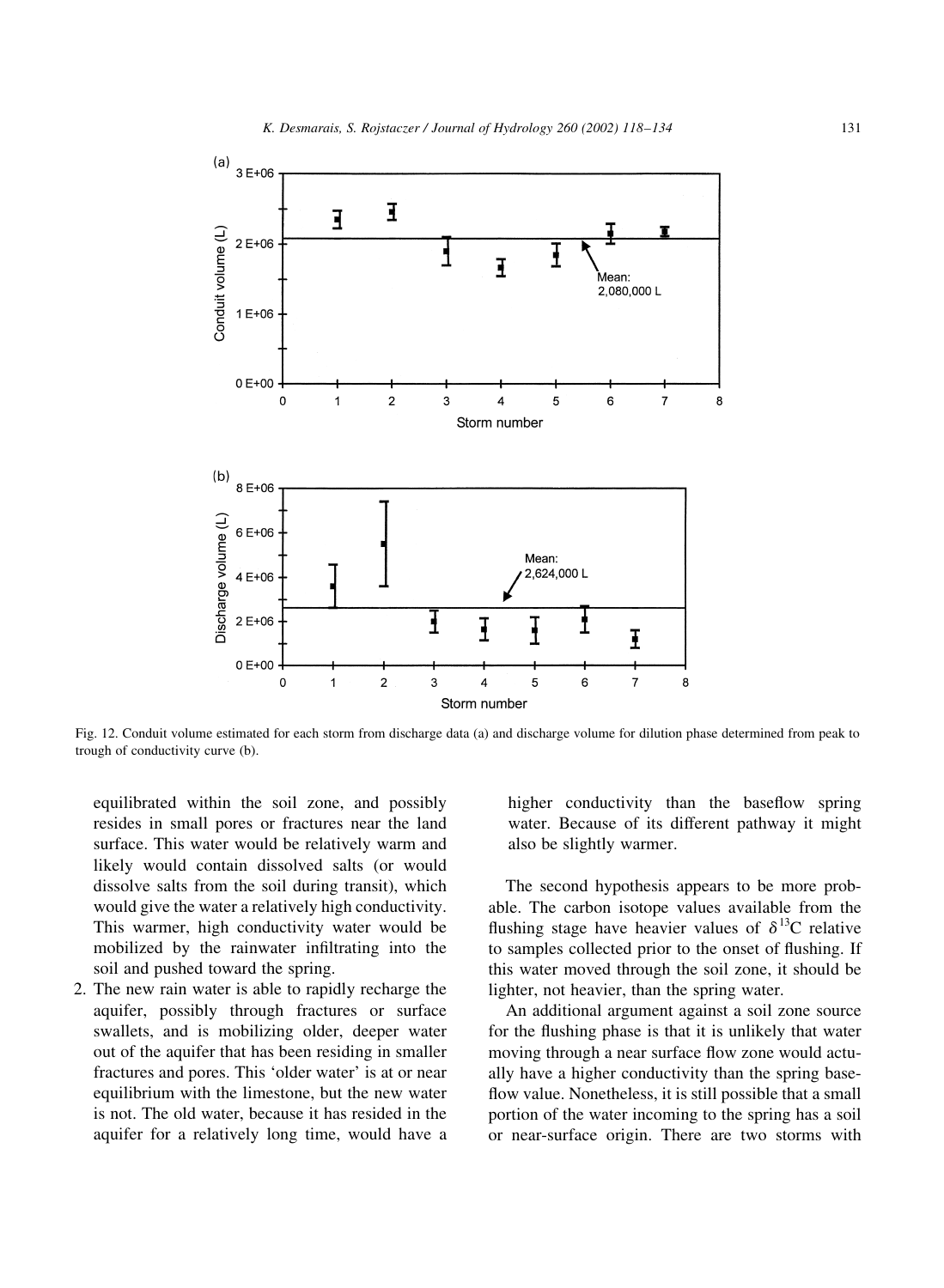oscillating temperature signatures that seem to indicate that some portion of the water comes from a near surface source, at least for the larger storms.

Another characteristic of this stage is that many of the storm responses have a sharp initial spike in the discharge and temperature. These spikes are likely caused by precipitation loading on the system. This would aid in the mobilization of the 'old' water trapped in small fractures and pores. The residence times of these waters might be able to be inferred from long-term analysis of deuterium and  $\delta^{18}$ O of the spring, well water, and precipitation (Frederickson and Criss, 1999).

The flushing phase lasts between 0.65 and 3.8 days. An explanation for this range is that there is a certain volume of water that must be displaced out of the system before enough new, relatively dilute water can reach the spring. This volume should be relatively constant and should be represented by the total discharge that occurs from the time of initial increase in discharge until the peak in the conductivity curve (Hess and White, 1988). The volume of water calculated for each of the seven storms available (Fig. 12) averages  $2,080,000 \pm 140,000$  l. The uncertainty in this estimate results from the error introduced in identifying the conductivity peak. While flushing is observed in this spring, it is not typical of all carbonate springs (e.g. Ryan and Meiman, 1996).

# 8.2. Dilution

The dilution phase begins with the peak in the conductivity curve and ends when the conductivity minimum is reached. The start of the conductivity decrease represents the first arrival of storm water at the spring. During this phase, the temperature commonly levels off and then remains constant until the next storm whereas discharge continues to decrease. The length of this phase is much less variable than that of the first phase and, with the exception of storm 2, lasts between 2.1 and 2.5 days.

There are two alternative explanations for factors controlling the length of this phase. It could be controlled by the area of the recharge basin. For example, by the end of this 2.1 to 2.5 day period, the water from the farthest extent of the basin has reached the spring. After that time period, the spring begins to

'recover' because there is very little recharge water remaining.

However, the system response can also be explained by a competition between the velocity at which recharge water is moving through the system, how fast this 'new' water dissolves carbonate to gain the same chemistry signature as the 'old' aquifer water, and the amount of mixing that takes place between these two water sources.

Similar to our analysis of the volume of water associated with the flushing phase, we can estimate the quantity of water associated with dilution (Fig. 12). The volume of water discharged from the spring during this phase, from the peak in conductivity to the trough in conductivity, is slightly greater than the average volume of water calculated for the initial flushing phase. However, median value is nearly the same. Perhaps the similarity indicates that these volumes are a measure of a characteristic length scale in the subsurface aquifer.

### 8.3. Recovery

This phase begins when the minimum is attained in conductivity. During this phase conductivity increases steadily until the next storm begins. The slopes of the recovery curves are different for each of the storms. The concentrations of all the major cations and anions increase during this period. The stable carbon isotope values also become heavier during recovery. All of these changes indicate that the system is returning to equilibrium conditions. The conductivity minimum likely indicates that the last of the recharge water has been in contact with the aquifer rock long enough to begin to dissolve limestone and/or dolomite in sufficient quantity to allow the overall system to begin to recover from dilution.

# 9. Conclusions

A detailed study of discharge, temperature, conductivity major ion chemistry, and  $\delta^{13}$ C variations in a karst spring has revealed a relatively simple conceptual model of the hydrology controlling the spring's response to precipitation event. The spring's discharge response to precipitation events is very well behaved and repeatable over time. The recession of the spring qualitatively appears to be very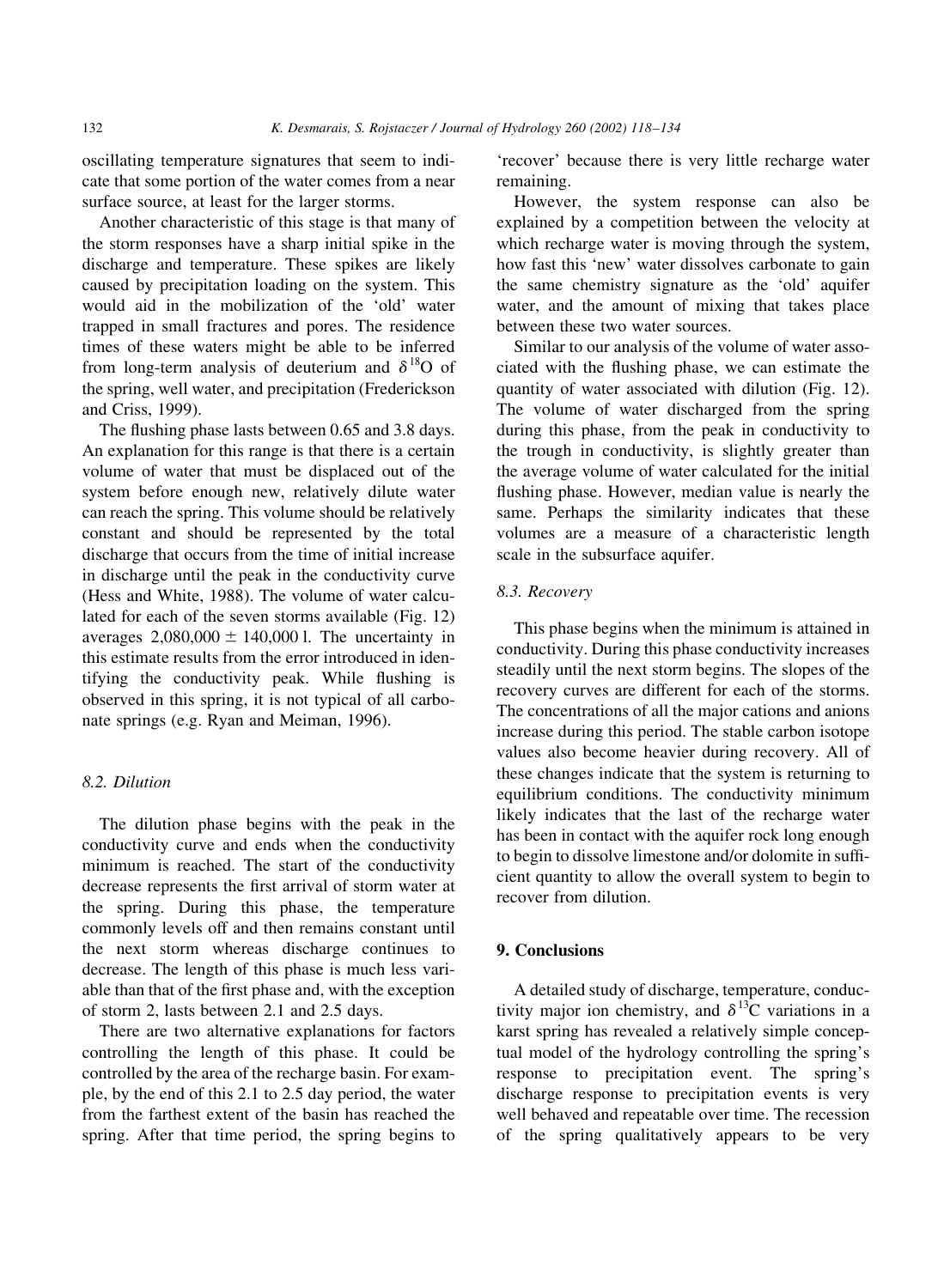diffusional in nature. The chemistry of the spring indicates a patchy connection to the groundwater system.

The spring responds rapidly, within  $1-2$  h following a storm event with regular and rapid changes in the parameters measured. The initial changes in the spring appear to be the result of mobilization of older, and possibly deeper, water from small fractures and pores into the main system feeding the spring. These initial changes include increases in temperature and discharge, heavier carbon isotope values and an increase in the slope of the electrical conductivity curve. The volume of the conduits feeding the spring is apparently constant from storm to storm. This is indicated by the variable length of this initial 'flushing' period, lasting longer for smaller storms. After the conduits are 'flushed', the recharge water reaches the spring, causing dilution until the 'new' water has time to dissolve the amount of carbonate needed to match the 'old' water. This stage takes approximately 2.5 days and is then followed by a stage during which the spring recovers to its previous state.

Recharge water is initially very dilute and does not appear to have any major ionic constituents that can be used to distinguish it from older water. This is different from the situation encountered in nearby Walker Branch where sulfate provided a natural tracer of soil water moving through the system (Mulholland, 1993).

There is minor evidence that a small amount of the recharge water reaching the spring spends some time in the soil zone. Most of the recharge water, however, does not, as is evidenced by the heavy  $\delta^{13}$ C values and variable length of the flushing phase. The absence of a significant soil signature was not expected. In contrast to what is likely more typical carbonate spring behavior (e.g. Lakey and Krothe, 1996), older water significantly influences the ionic composition and isotopic signature of this spring.

A consistent conduit volume of discharge has to be removed from the system before the dilution phase begins. Perhaps, the relatively well-behaved and repeatable nature of spring flow and chemistry in the spring analyzed is due to deep circulation of recharge water. This study indicates that relatively simple detailed measurements of flow and chemistry associated with rainfall induced spring flow can yield useful information about the nature of karst subsurface hydrology.

#### **Acknowledgements**

This work was funded by the Department of Energy, Environmental Restoration Program, Oak Ridge, TN and NSF EAR-9458376-02. We especially wish to thank RaNaye Dreier for her help throughout this project. Lisa Shevenell and Laura Toran provided excellent and thoughtful reviews of this manuscript.

#### **References**

- Back, W., Handshaw, B.B., Plummer, N., Rahn, T.H., Rightmire, C.T., Rubin, M., 1993. Process and rate of dedolomitization: mass transfer and 14C dating in a regional carbonate aquifer. Geological Society of American Bulletin 94, 1415-1429.
- Bishop, P.K., Lloyd, J.W., 1990. Chemical and isotopic evidence for hydrogeochemical processes occurring in the Lincolnshire Limestone. Journal of Hydrology 121, 293-320.
- Davies, G.J., 1991. Water temperature variation at springs in the Knox Group near Oak Ridge, Tennessee. Third Conference on Hydrology, Ecology, Monitoring, and Management of Ground Water in Karst Terranes, US EPA, Nashville, Tennessee. pp.  $197 - 212$
- Deines, P., Langmuir, D., Harmon, R.S., 1974. Stable carbon isotope ratios and the existence of a gas phase in the evolution of carbonate ground waters. Geochimica et Cosmochimica Acta 38. 1147-1164.
- Desmarais, K.M., 1995. Carbonate Spring Response to Storm Events, Bear Creek Valley, Oak Ridge, TN, unpublished thesis, Duke University, Durham, NC.
- Dreiss, S.J., 1989. Regional scale transport in a karst aquifer. 1. Component separation of spring flow hydrographs. Water Resources Research 25, 117-125.
- Felton, G.K., Currens, J.C., 1994. Peak flow recession-curve characteristics of a karst spring in the Inner Bluegrass, central Kentucky. Journal of Hydrology 162, 99-118.
- Frederickson, G.C., Criss, R.E., 1999. Isotope hydrology and residence time of the unimpounded Meramec River Basin, Missouri. Chemical Geology 157, 303-317.
- Haase, C.S., 1991. Geochemical identification of groundwater flow systems in fractured bedrock near Oak Ridge, Tennessee, FOCUS Conference on Eastern Regional Ground Water Issues Portland, Maine. vol. 7, pp. 275–288.
- Hess, J.W., White, W.B., 1988. Storm response of the karstic carbonate aquifer of south-central Kentucky. Journal of Hydrology 99, 235-252.
- Lakey, B., Krothe, N.C., 1996. Stable isotopic variation of storm discharge from a perennial spring. Water Resources Research 32, 721-731.
- Loop, C.M., White, W.B., 2001. A conceptual model for DNAPL transport in karst ground water basins. Ground Water 39, 119–127.
- Mulholland, P.J., 1993. Hydrometric and stream chemistry evidence of three storm flowpaths in Walker Branch Watershed. Journal of Hydrology 151, 291-316.